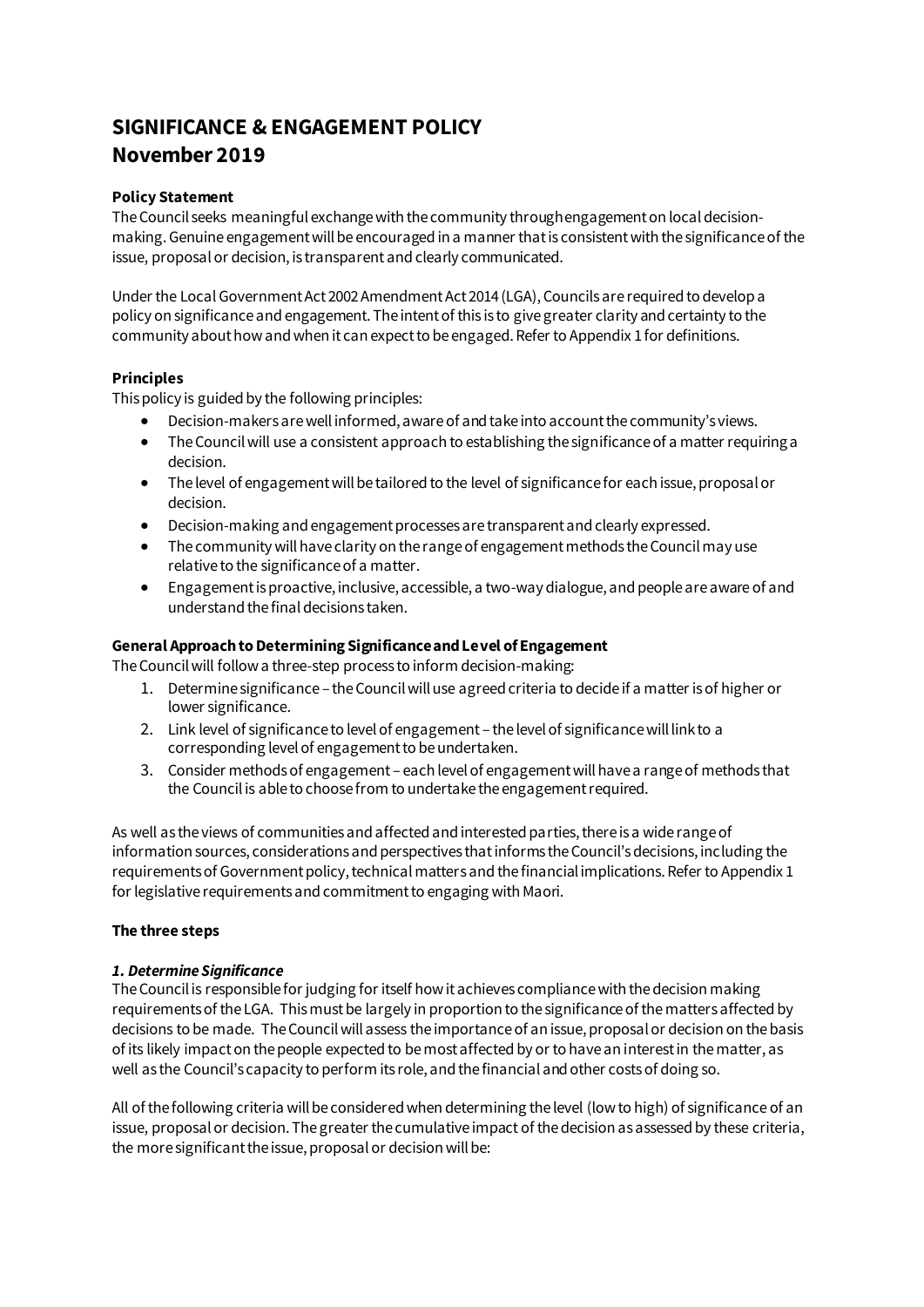- Number of people affected and/or with an interest;
- Level of impact on those people affected;
- Level of community interest already apparent for the issue, proposal or decision; or the potential to generate community interest;
- Level of impact on Māori, Māori culture and traditions;
- Likely impact and consequences on the current and future social, economic, environmental, or cultural well-being of the district or region;
- Possible costs/risks to the Council, ratepayers and wider community of carrying out the decision;
- Possible benefits/opportunities to the Council, ratepayers and wider community of carrying out the decision;
- Level of impact on the capacity of the Council to carry out its role and functions;
- Whether the impact of a decision can be easily reversed;
- Whether the ownership or function of a strategic asset(s) is affected.

Examples of decisions of low significance are:

- Plans for a new or renewed playground in a suburban area (e.g. Seager Park new, Richmond Village Green -renewal);
- Upgrade of a reserve area (eg. Chester St East Reserve);
- Finalising Lyttelton's civic square design a decision delegated to the Community Board.

Examples of decisions of high significance are:

- Decision to introduce the three bin system for kerbside waste collection;
- Plan to construct the ocean outfall waste water pipeline;
- Decision to create a social housing entity as a means to benefit from the Government's income related rents scheme.

#### **Urgency and Confidentiality**

Sometimes the nature and circumstances of a decision to be made may not allow the Council the opportunity to engage or consult with the community. This could be where urgency is required or the matter is commercially sensitive. The health and safety of people or the immediate need to protect property are reasons for making urgent decisions, as well as to avoid the loss of opportunities that may contribute to achieving the Council's strategic objectives. Confidential decision-making may be required when engagement is likely to considerably increase the cost of a commercial transaction to the Council.

In these situations,the Council will either not engage at all, or tailor its engagement to suit the circumstances in which the decision is to be made.

In the period covered by the Canterbury Earthquake Recovery Act a number of decisions are being made by Central Government. For many of these decisions the Central Government processes do not allow time for the Council to engage with the community, when in other circumstances it would choose to do so.

#### *2. Link level of significance to level of engagement*

The significance of the issue, proposal or decision will influence how much time, money and effort the Council will invest in exploring and evaluating options and obtaining the views of affected and interested parties. In linking the level of significance to the level of engagement it is important to find the right balance between the costs of engagement and the value it can add to decision-making.

The Council will consider the extent of community engagement that is necessary to understand the community's view before a particular decision is made and the form of engagement that might be required. This also includes the degree to which engagement is able to influence the decision and therefore the value of investing in engagement (e.g. if there is only one or very limited viable options such as a specific change required by new legislation).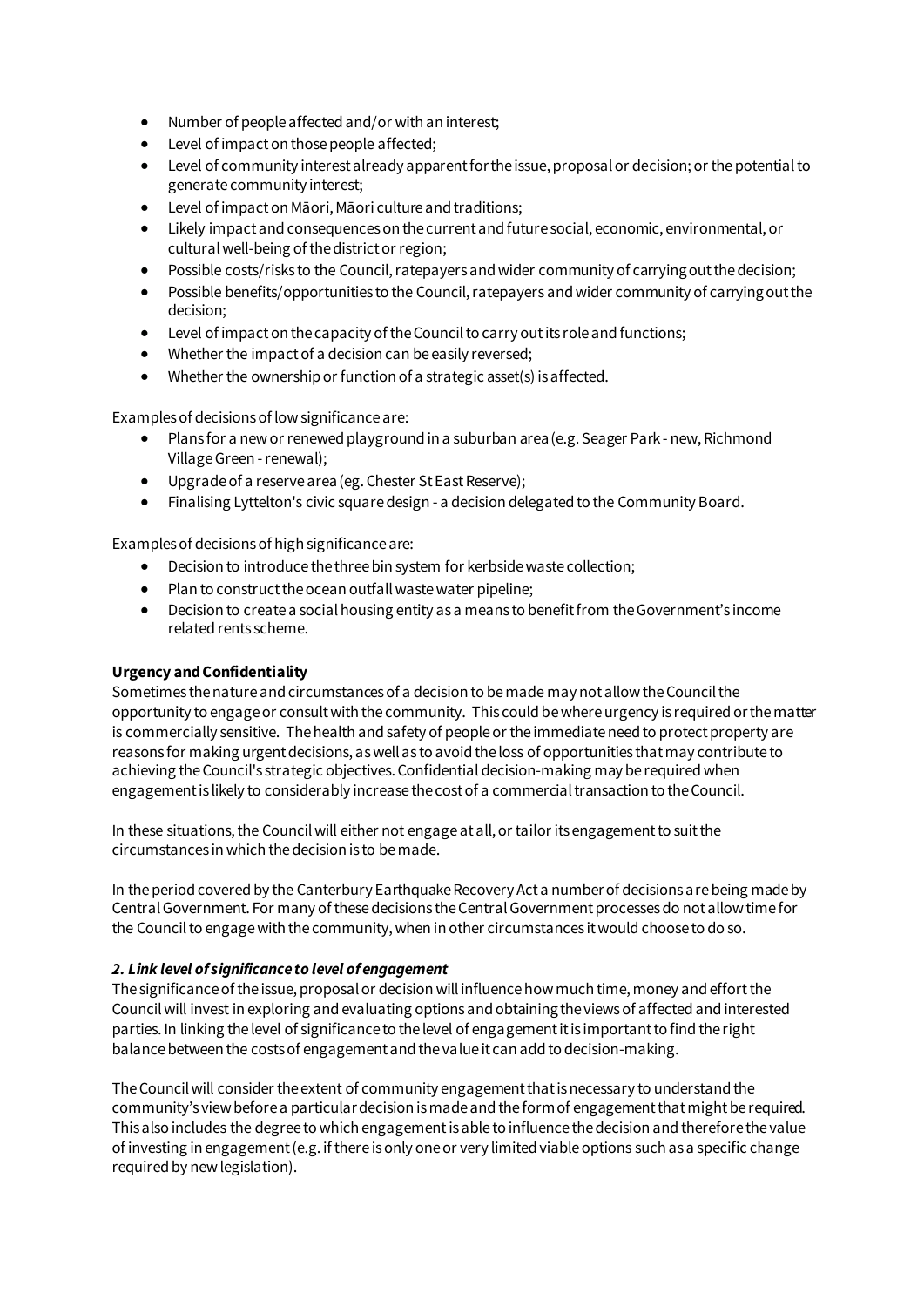Using the International Association of Public Participation engagement spectrum (Appendix 2, Figure 1) as a basis, the method(s) of engagement adopted by the Council before it makes a decision may depend on whether or not:

- The matter is of low or no significance (e.g. technical and/or minor amendments to a bylaw or Council policy) and there may be a very small group of people affected by or with an interest in the decision;
- The matter is significant only to a relatively small group of people or is of low impactto many. They should be **informed**about the problem, alternatives, opportunities and/or solutions and/or **consulted**so that any concerns, alternatives and aspirations they have are understood and considered;
- The matter is significant not only to a small group of people particularly affected but also to a wider community that may have an interest in the decision to bemade. They may be **informed**, **consulted**and/or **involved**to seek public input and feedback on analysis, alternatives and/or decisions.

For more significant matters, the Council may elect to **collaborate**, or partner, with a community in any aspect of a decision including the development of alternatives and the identification of preferred solutions. This is more likely to occur where there is a distinct group of affected or particularly interested people.

Depending on the level of significance and the nature of the issue, proposal or decision being made, by using a range of engagement methods communities may be **empowered** to participate in the decisionmaking process.

#### *3. Consider Methods of Engagement*

There is a variety of ways in which the Council engages with the community. In this policy, the types of engagement described relate specifically to Council, Community Board and delegated decision-making. Once the level of significance of an issue, proposal or decision has been determined, the Council will consider the level and form of community engagement. Depending on the matter being considered and the stakeholders involved, the preferred method(s) or combination of engagement tools will be identified and applied to meet the goals of the specific engagement.

The Council will build on existing relationships and networks with individuals and communities, and look to extend the range of parties involved in the community engagement as appropriate. The Council will consider engagement methods and tools relative to the level of significance. These will support communities' participation through an engagement spectrum approach, as set out in the table in Appendix 3, Table 1.

Differing levels and forms of engagement may be required during the varying phases of consideration and decision-making on an issue or proposal, and for different community groups or stakeholders. The Council will review the appropriateness and effectiveness of the engagement strategy and methods as the process proceeds.

There may be occasions in which the Council chooses to carry out engagement at a level higher than that indicated by the significance of the decision as part of its commitment to promote participatory democracy.

The Council will work to ensure the community is sufficiently informed to understand the issue(s) or proposal, options and impacts and has time to respond, so they are able to participate in engagement processes with confidence.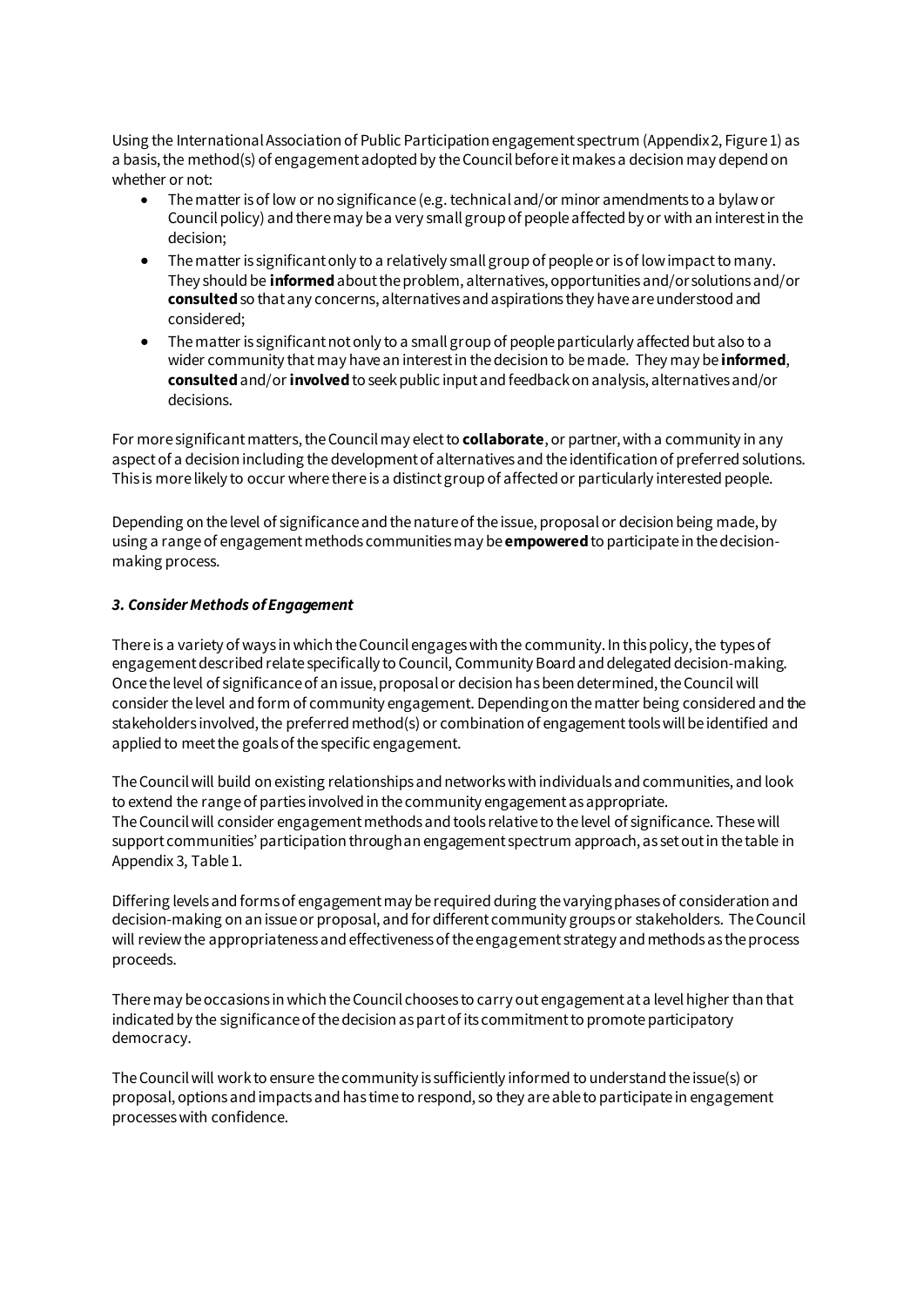#### **StrategicAssets**

An important objective of the Council is to achieve or promote outcomes thatit believes are important to the current or future well-beingofthe community. Achieving these outcomesmay require the provision of roads, water, wastewater and stormwater collection as well as libraries, museums, reserves andother recreational facilities and community amenities.

Council-owned assets that provide these services are considered to be of strategic value and the Council has determined they need to be retained if its objective is to be met. These assets must be listed in the Council's Significance and Engagement policy. A decision to transfer the ownership or control of a strategic asset cannot be made unless it is explicitly provided for in the Council's Long Term Plan (LTP) and the public is consulted through the Special Consultative Procedure (SCP).

Other assetsconsideredby the Councilto bestrategic or deemedtobeso by the LGAincludeits shareholding in Christchurch City Holdings Ltd (CCHL) and, through CCHL, Lyttelton Port Company, Christchurch International Airport Ltd and Orion NZ Ltd. Although the Council's statutory responsibility is to exercise its powers wholly or principally for the benefit of its district, it nevertheless recognises that decisions on respect of these assets in particular might have a strategic value to the Canterbury region as well.

TheCouncil's strategic assets are set out in Schedule1 tothispolicy.

Thelistof strategicassetsin thispolicywill beupdatedas requiredfollowing any changestotheAnnual Planor LTP.

Approval Date: 23 July 2015 Approval Date**:** 27November 2014 Approval Date: 20 June 2017 Approval Date: 14 November 2019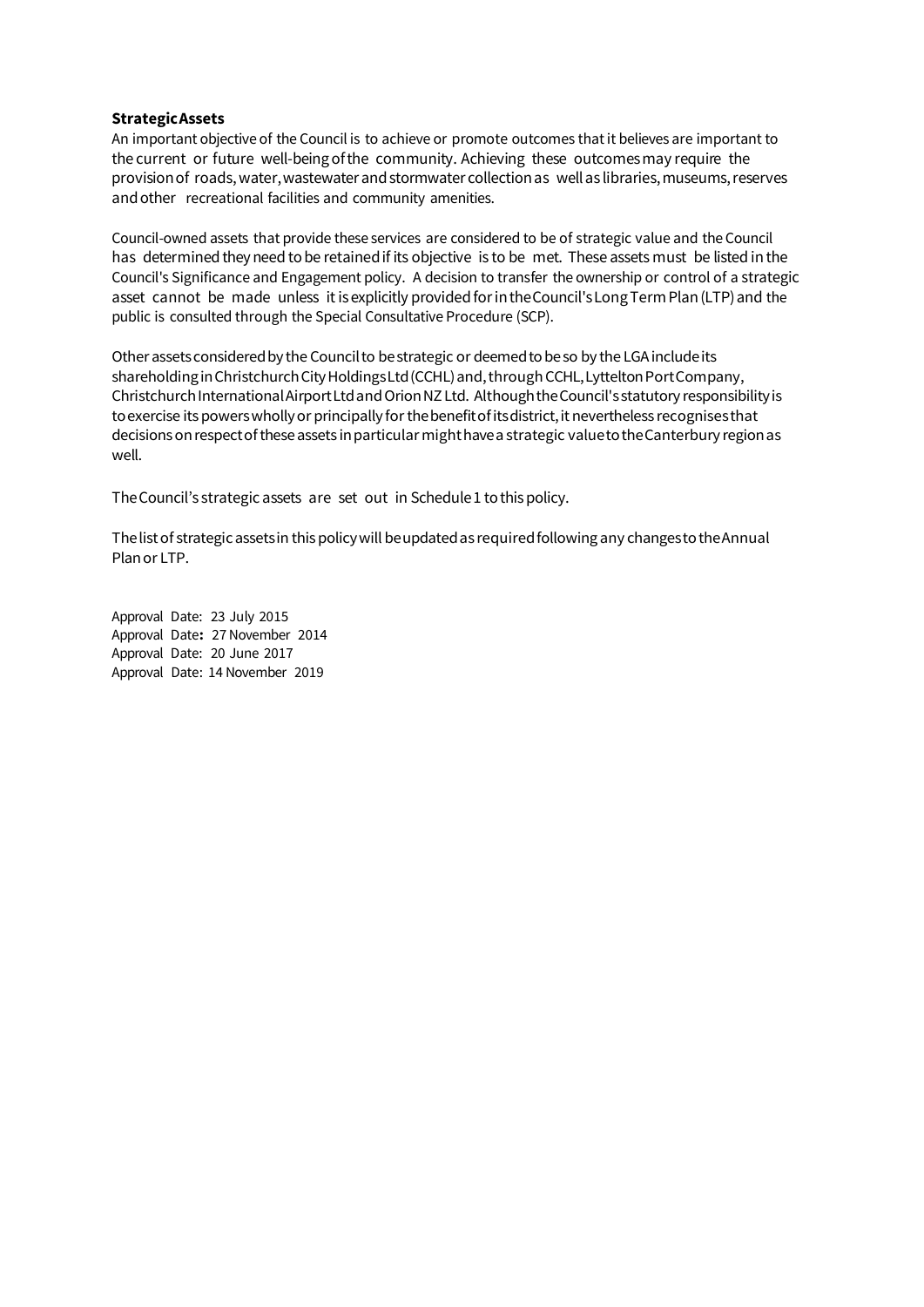#### **Appendix 1: Supporting and contextual information Definitions**

*Community:* A community, forthe purposes of this policy, is a group of peoplewith shared or common interest, identity, experience or values. For example, cultural, social, environmental, business, financial, neighbourhood, political or spatial groups. The community refers to the people that make up the diverse communities that live in Christchurch.

*Consultation:* A subset of engagement; a formal process where people can present their views to the Council on a specific decision or matter that is proposed and made public. (The Council must consult in ways that meet the consultation principles in the Local Government Act 2002 LGA, section 82 (1) and any other legislation relevant to the decision or matter proposed.)

*Decisions:* Refers to all the decisions made by or on behalf of the Council including thosemade by officers under delegation.

*Engagement:* Is a term used to describe the process of establishing relationships, and seeking information from the community to inform and assist decision making. Engagement is an important part of participatory democracy within which there is a continuum of community involvement.

*Significance:* The degreeof importance of the issue, proposal, decision, or matter, as assessed by the Council, in terms of its likely impact on, and likely consequences for;the current and future social, economic, environmental, or cultural well-being of the district or region; any persons who are likely to be particularly affected by, or interested in thematter; the capacity of the local authority to performits role, and the financial and other costs of doing so (as described by the LGA).

*Significant:* Any issue, proposal, decision, or other matter is 'significant' if it has a high degree of significance (as described by the LGA)

*Special Consultative Procedure (SCP):* A formal consultation process prescribed in section 83of the LGA that must be used to consult on certain matters and can be chosen by the Council to consult on other matters as considered appropriate

*Strategic Asset:* An asset or group of assets that the local authority needs to retain if the local authority is to maintain the local authority's capacity to achieve or promote any outcome that the local authority determines to be important to the current or future well-being of the community (as described by the LGA).

# **Legislative considerations**

Many of the decisions made by the Council will be made under legislation that prescribes the consultation and decision-making procedures required. This includes the procedures to be used for public notification, considering submissions and making decisions. Examples of such legislation are the Resource Management Act 1991, the Biosecurity Act 1993, the Civil Defence Emergency Management Act 2002, or the Land Transport Act 1998.

Even if a decision is clearly a significant one, this policy does not apply to the requirements for decisionmaking prescribed in any other enactments, such as the Resource Management Act 1991 and the Biosecurity Act 1993 on the following matters:

- resource consents or other permissions
- submissions on plans
- decisions required when following the procedures set out in Schedule 1 of the RMA
- references to the Environment Court
- decisions about enforcement under various legislation including bylaws (unless these are specifically included in this policy).

There is a number of decisions that can only be made if they are explicitly provided for in the Council's LTP as set out by the LGA 2002 Amendment Act 2014. These are:

- to alter significantly the intended level of service provision for any significant activity undertaken by or on behalf of the Council, including a decision to commence or cease any such activity;
- to transfer the ownership or control of a strategic asset to or from the Council.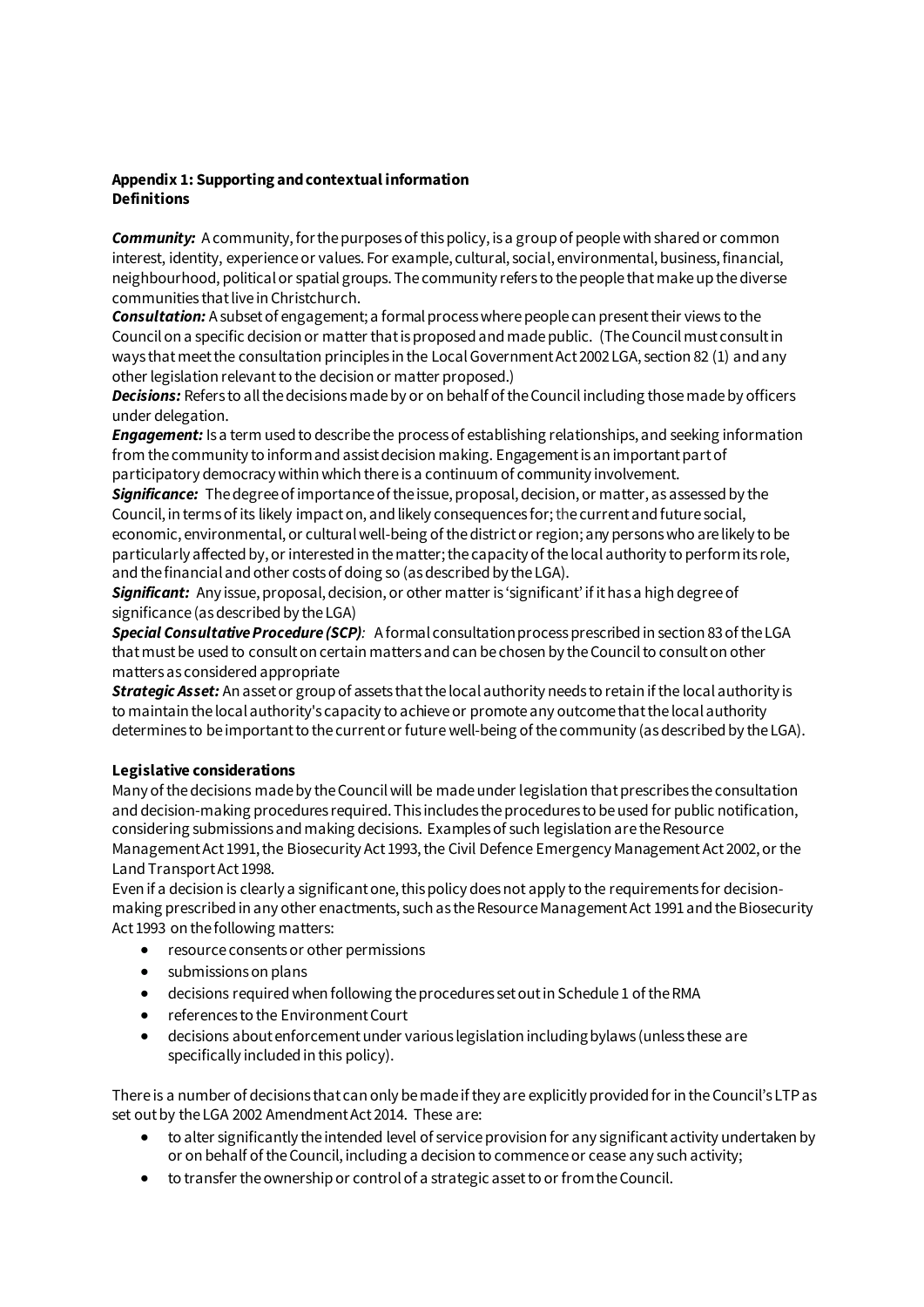In addition, the Council is required to use the SCP set out in section 83 of the LGA in order to adopt or amend a LTP. If the Council is carrying out consultation in relation to an amendment to its LTP at the same time as, or combined with, consultation on an Annual Plan, the SCP must be used for both matters. There may be other situations where the Council deems it appropriate to use a SCP.

# **Engaging with Māori**

The LGA provides principles and requirements that are intended to facilitate participation by Māori in local authority decision-making processes. The Council must act in accordance with the principle that it should provide opportunities for Māori to contribute to its decision-making processes. If the Council is proposing to make a significant decision in relation to land or a body of water, it will take into account the relationship of Māori and their culture and traditions with their ancestral land, water, sites, waahi tapu, valued flora and fauna, and other taonga.

The Council's goal for engagement with Māori is for strengthened and ongoing partnerships. This aims to ensure the Council receives appropriate information, advice and understanding about the potential implications and/or effects of proposals on tangata whenua values.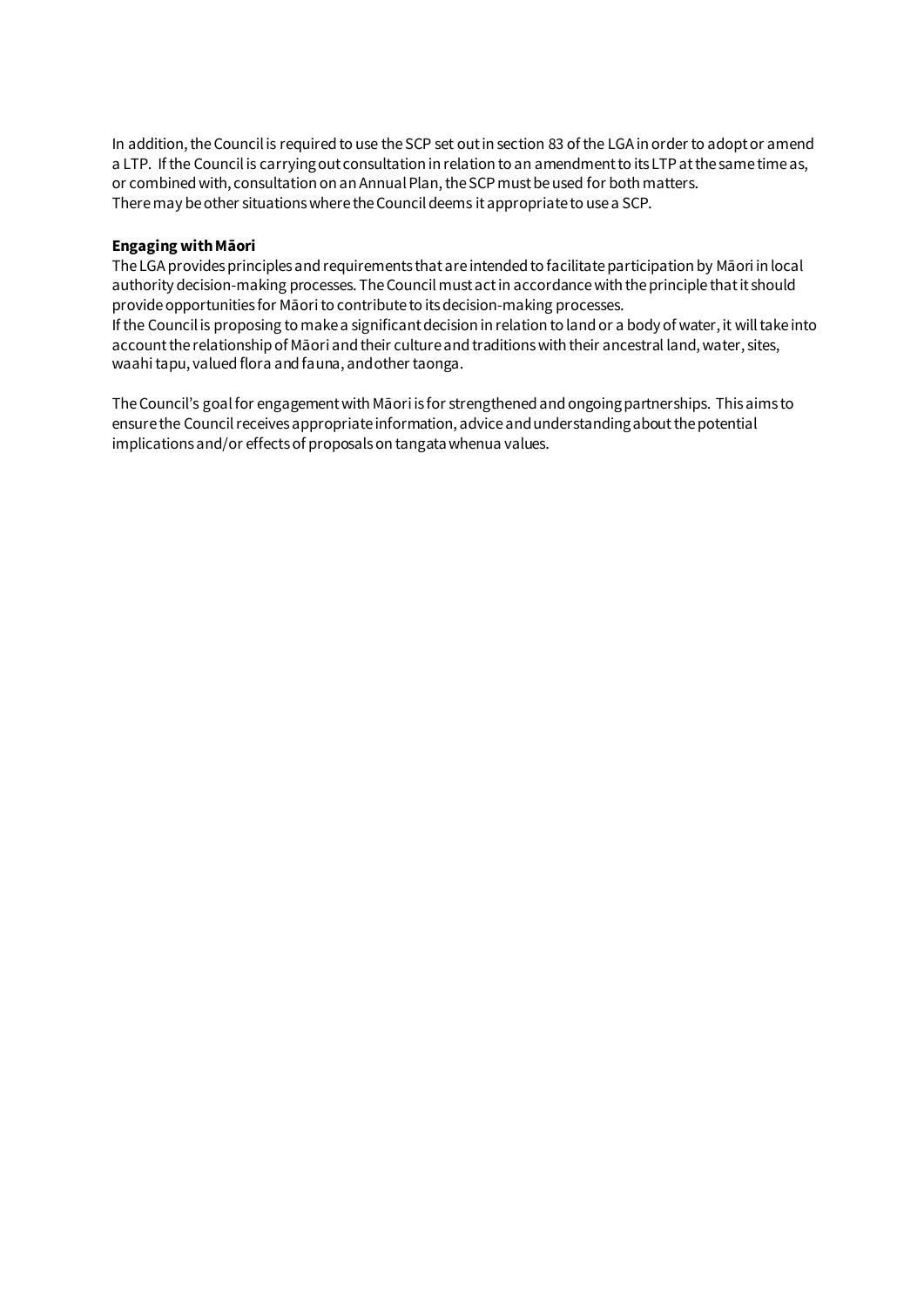# **IAP2 Spectrum** of Public Participation



**Increasing Level of Public Impact** 

# Inform

# Consult

#### Involve

Collaborate Empower

**Public** participation goal

To provide the public with feedback on balanced and analysis, objective alternatives information to assist them in understanding the problem, alternatives. opportunities<br>and/or solutions.

To obtain public To work directly with the public throughout the process to and/or decisions. ensure that public concerns and aspirations are consistently understood and considered.

To partner with the public in each aspect of the decision including the development of alternatives and the identification of the preferred solution.

To place final decision-making in the hands of the public.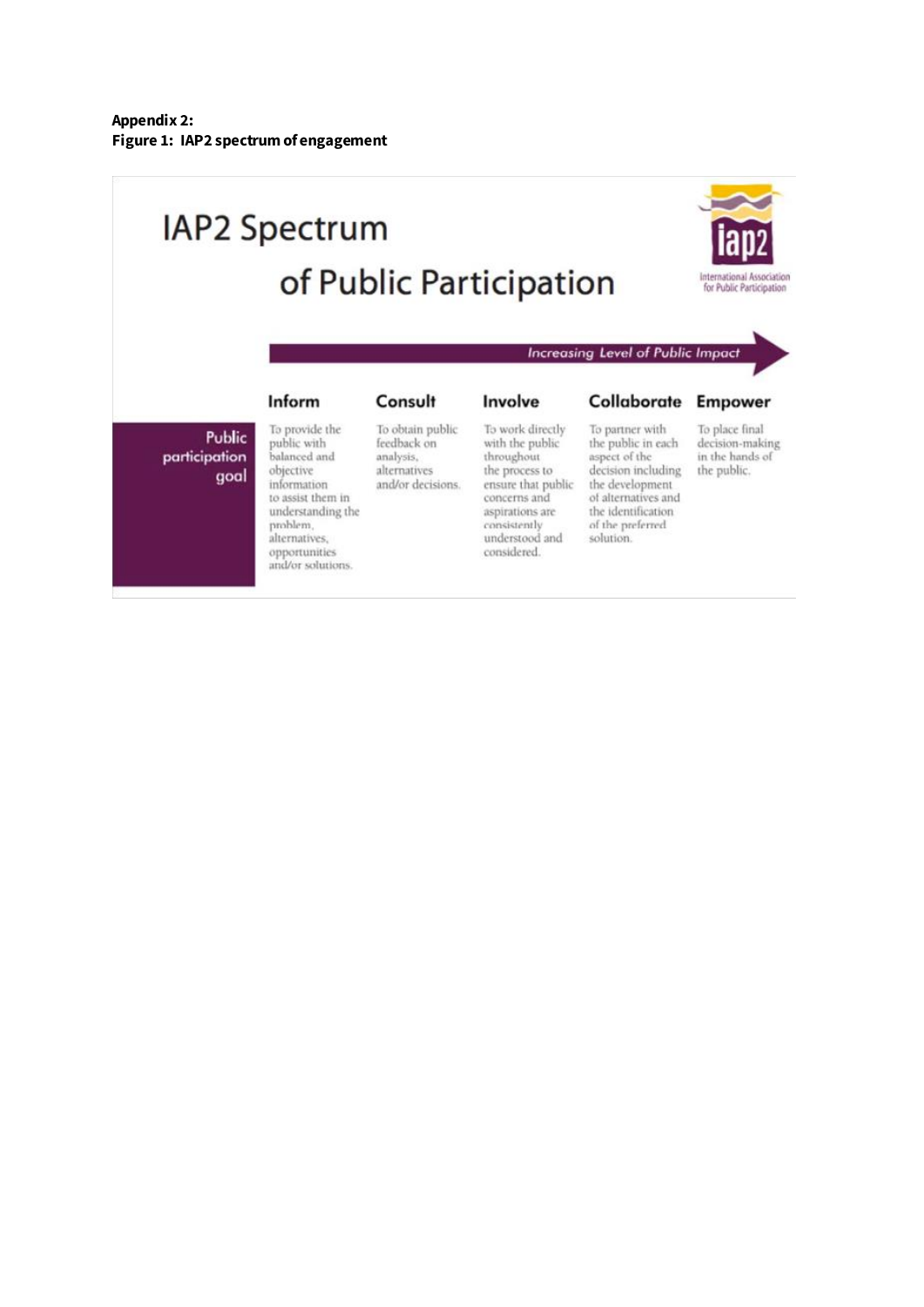# **Appendix 3: Table 1: Examples of Engagement Activities (Adapted from IAP2 spectrum of engagement)**

| Engagement<br>Level                                                                                                                                     | <b>Inform</b>                                                                                                                                                     | <b>Consult</b>                                                                                                                                                                 | <b>Involve</b>                                                                                                                                        | <b>Collaborate</b>                                                                                                                                                                     | <b>Empower</b>                                                                                                                                                                                                                                                       |
|---------------------------------------------------------------------------------------------------------------------------------------------------------|-------------------------------------------------------------------------------------------------------------------------------------------------------------------|--------------------------------------------------------------------------------------------------------------------------------------------------------------------------------|-------------------------------------------------------------------------------------------------------------------------------------------------------|----------------------------------------------------------------------------------------------------------------------------------------------------------------------------------------|----------------------------------------------------------------------------------------------------------------------------------------------------------------------------------------------------------------------------------------------------------------------|
| <b>What does it</b><br>involve?                                                                                                                         | balanced and objective<br>information to assist<br>them in understanding<br>the problem, alternatives,<br>opportunities and/or<br>solutions.                      | To provide the public with To obtain public feedback To work directly with<br>on analysis, alternatives<br>and/or decisions.                                                   | the public throughout<br>the process to ensure<br>that public concerns<br>and aspirations are<br>consistently understood<br>and considered.           | To partner with the<br>public in each aspect<br>of the decision<br>including the<br>development of<br>alternatives and the<br>identification of the<br>preferred solution.             | To place final decision<br>making is in the hands<br>of the public.                                                                                                                                                                                                  |
| <b>Examples of</b><br>the tools<br><b>Council</b><br>might use<br>(Note: These<br>tools may be<br>applicable<br>across many<br>levels of<br>engagement) | Email newsletter to local<br>communities and<br>networks<br>Information flyers to<br>neighbourhoods<br>Public notices/info in<br>Community<br>newspapers, website | Formal submissions and<br>hearings or the Special<br>Consultative Procedure<br>Focus groups<br>Community meetings<br>Online opportunities to<br>submit ideas/feedback          | Workshops<br>Focus/stakeholder<br>groups'<br>meetings<br>Public meetings,<br>drop-in sessions<br>Online surveys/ forums                               | <b>External working</b><br>groups (involving<br>community experts)<br>Community Advisory<br>Groups<br>(involving community<br>representatives)<br>Forums                               | <b>Binding</b><br>referendum<br>Local body<br>elections<br>Delegation of<br>some decision-<br>making to a<br>community                                                                                                                                               |
| <b>When the</b><br>community<br>is likely to be<br>involved                                                                                             | Once a decision is made<br>and is being<br>implemented.                                                                                                           | Once the Council has<br>determined an initial<br>preferred position it<br>would endeavor to<br>provide the<br>community with sufficient<br>time to participate and<br>respond. | The community or<br>specific communities<br>could be engaged<br>throughout the<br>process, or at specific<br>stages of the process as<br>appropriate. | The community or<br>specific communities<br>will be engaged from<br>the outset, including<br>the development of<br>alternatives to the<br>identification of the<br>preferred solution. | The community or<br>communities will be<br>engaged throughout<br>the process to ensure<br>ownership of the<br>development of<br>alternatives,<br>identification of the<br>preferred solution(s)<br>and delegated<br>decision-making on<br>the preferred<br>solution. |